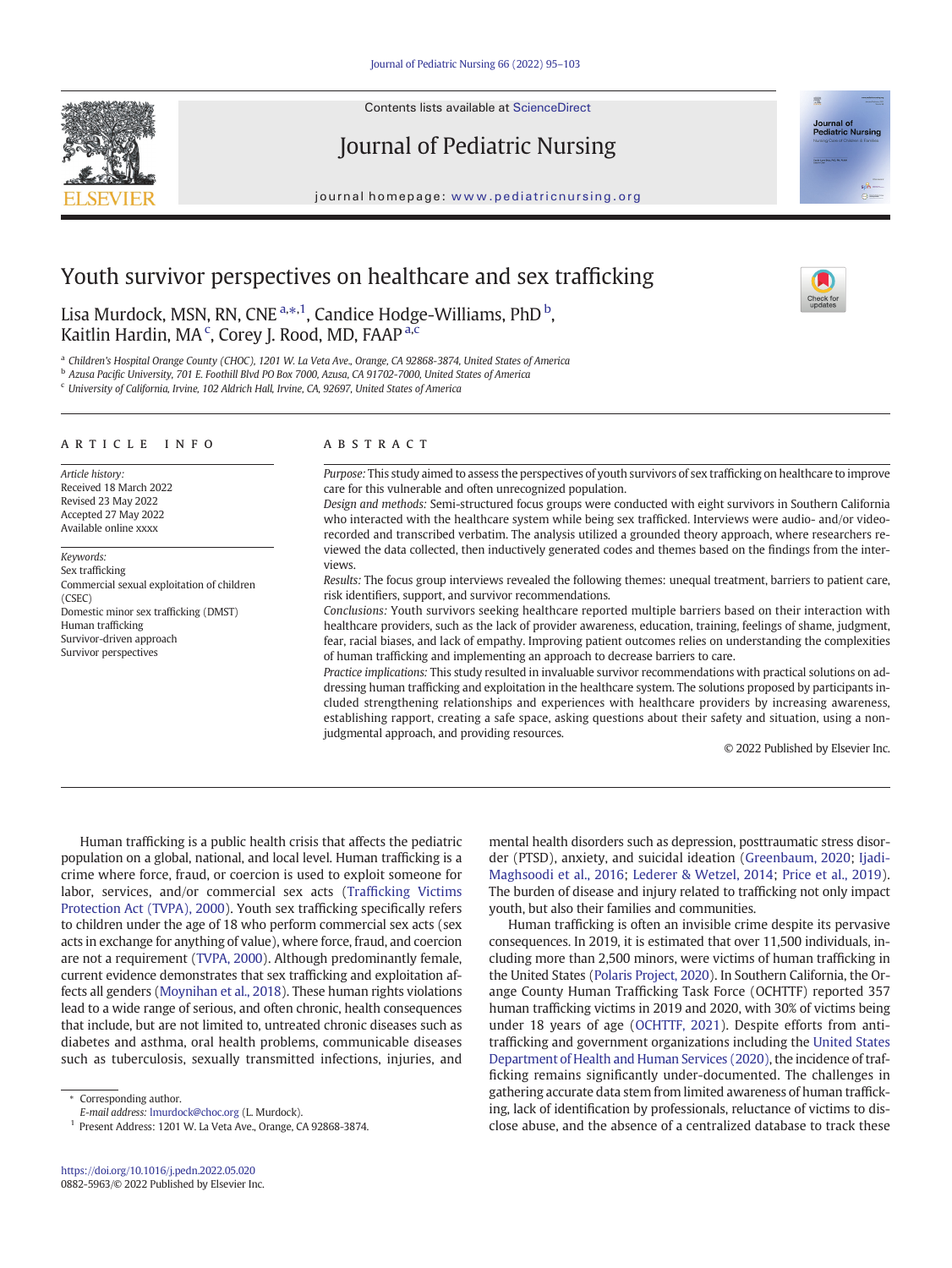#### occurrences [\(Greenbaum, 2020](#page-7-0); [National Institute of Justice, 2020](#page-7-0); [Price](#page-8-0) [et al., 2019\)](#page-8-0).

Nonetheless, nurses and healthcare professionals may directly impact the recognition and response to youth who are trafficked or are at risk of being trafficked. It is estimated that 68% to 88% of trafficking victims had contact with a healthcare professional while being trafficked [\(Chisolm-Straker et al., 2016](#page-7-0); [Lederer & Wetzel, 2014](#page-7-0)). This includes trafficked minors who seek medical care in various healthcare settings, from primary care offices and urgent care to emergency departments and free health clinics [\(Chisolm-Straker et al., 2016;](#page-7-0) [Ertl](#page-7-0) [et al., 2020;](#page-7-0) [Greenbaum, 2017](#page-7-0); [Henry, 2016](#page-7-0); [Lederer & Wetzel, 2014](#page-7-0); [Price et al., 2019](#page-8-0); [Richie-Zavaleta et al., 2020](#page-8-0)). Nurses are on the frontlines of medicine, often spending the most one-on-one time with patients as they screen youth for depression, suicide, and other high-risk behaviors. This unique relationship allows for nurses to build rapport with their patients, which can facilitate early screening, recognition, and response. The healthcare response to youth trafficking is complicated and multi-faceted, including addressing the biopsychosocial consequences of youth sex trafficking, overcoming challenges to the identification of victims, and improving medical professionals' knowledge of trafficking.

#### Biopsychosocial sequelae

Youth are susceptible to trafficking for various reasons, including their developmental age, potential lack of resources, limited life experience, or specific exposures to adverse childhood experiences. Often, youth are groomed into a situation of exploitation as minors, which can have devastating long-term effects on their emotional and mental health ([Costa et al., 2019;](#page-7-0) [Greenbaum, 2017](#page-7-0)). Emotionally, trafficking can have a range of specific effects from fear, guilt, and helplessness to rage, betrayal, and distrust [\(Bezpalcha, 2003](#page-7-0)). With the nature of trafficking often being extreme violence and repeated abuse, emotional and psychological trauma can compound, leading to more serious mental health disturbances and dysfunction. Victims of human trafficking report experiencing various complex trauma symptoms and mental health disorders, such as PTSD, anxiety disorders, major depression, suicidality, and substance abuse [\(Greenbaum, 2017](#page-7-0)). Trafficked women have also reported using substances to "self-medicate" and were more likely to inflict self-harm [\(Bezpalcha, 2003\)](#page-7-0). Some youth survivors describe self-medicating with alcohol and controlled substances to cope with their repetitive exposure to trauma and violence. Other survivors report being forced into substance use by their traffickers ([Greenbaum, 2020;](#page-7-0) [Ijadi-Maghsoodi et al., 2016\)](#page-7-0).

# Challenges with identification

There are numerous challenges in addressing the complexity of human trafficking in the pediatric population, with some being survivor-driven and others being provider-related. Many survivors do not disclose their victimization status for a variety of reasons, such as not self-identifying as victims, not being aware of their exploitation, or carrying feelings of shame or self-blame. For instance, 95% of female adult and adolescent sex trafficking survivors reported experiencing either physical or sexual violence that occurred during their period of exploitation; 90% reported threats to themselves; 57% indicated that they had sustained physical injuries; and 35% reported threats to family ([Greenbaum, 2020](#page-7-0); [Zimmerman et al., 2008\)](#page-8-0). Youth who have been trafficked may also fear punishment or retaliation from their traffickers, fear of judgment from healthcare providers, or prosecution from law enforcement and the justice system [\(Rajaram & Tidball, 2018](#page-8-0)), all of which inhibit disclosure. Youth generally have less access and fewer resources to protect themselves, often needing to rely on their trafficker for basic, life-sustaining needs ([Costa et al., 2019](#page-7-0)). Survivors may believe, or have been told, that they are responsible for their actions, which may get them in trouble with the law. Therefore, to protect

themselves, their traffickers, and other survivors, they will often avoid authority figures and mandated reporters.

As for provider-related barriers, survivors report a number of interventions that could have assisted in their disclosure. For instance, in a mixed-methods study of survivors of sex trafficking with a mean sample age of 29.4 years, 48% of survivors reported "no one asked me questions about my situation," 23% reported little privacy, 19% reported feeling rushed, and 14% reported wanting to talk about it but did not due to lack of trust in the healthcare provider (HCP) ([Richie-Zavaleta](#page-8-0) [et al., 2020\)](#page-8-0). Additionally, even though healthcare providers are essential in anti-trafficking efforts, there remains a lack of adoption of standardized education, response, and evidence-based, survivor-informed protocols ([Kaufka-Walts, 2017;](#page-7-0) [Murphy, 2017\)](#page-7-0). This creates a system where many victims continue to go unidentified.

#### Medical professionals' knowledge

Despite these challenges, healthcare professionals must be educated on human trafficking, including the risk factors and indicators of human trafficking, to intervene successfully on behalf of victims. History of child maltreatment, involvement in the child welfare or juvenile justice systems, homelessness, running away, being kicked out, and identification as LBGTQ+ can increase vulnerabilities [\(Greenbaum, 2020;](#page-7-0) [Richie-](#page-8-0)[Zavaleta et al., 2020](#page-8-0)). For example, in a survey of sex trafficking survivors in Orange County, CA, 63% were first trafficked as a minor, 48% had a history of sexual abuse, 58% had a history of running away, and 71% were recruited by someone they knew ([OCHTTF, 2021\)](#page-7-0). Trafficked and sexually exploited youth may remain in their situations for any number of reasons including harboring a sense of helplessness, lacking resources, trauma bonding, debt bondage, shame, stigma, and not selfidentifying as victims [\(Greenbaum, 2017, 2020](#page-7-0)). Given the significant lack of disclosure rates among human trafficking victims, it is important for healthcare professionals to know the risk factors to identify and ultimately intervene on behalf of victims. However, recent surveys underscore the lack of knowledge many professionals have in prevalence, scope, and appropriate response to human trafficking [\(Beck et al.,](#page-7-0) [2015](#page-7-0); [Titchen et al., 2017](#page-8-0)). For example, when presented a clinical vignette describing a sex trafficking victim, less than 50% of medical professionals were able to identify the described individual as such [\(Beck](#page-7-0) [et al., 2015](#page-7-0)). Altogether, there appears to be a paucity of training for medical professionals on human trafficking and exploitation. In one study, 63% of healthcare professionals reported they had not received education or training on identifying human trafficking ([Beck et al.,](#page-7-0) [2015\)](#page-7-0).

The medical presentation of trafficking survivors will likely not be obvious to healthcare professionals, including nurses. In addition, healthcare professionals are not immune to the often mythical or stereotyped portrayal of human trafficking in the popular media [\(Peck,](#page-7-0) [2020](#page-7-0)). Inaccurate depictions of trafficking, including the use of sensationalized images depicting trafficking as hypersexualized or the use of chains or handcuffs, further increase barriers to identification. HCPs who are not educated on the complexities of human trafficking may unknowingly be looking only for the media representation of a trafficked child or adolescent ([Peck, 2020\)](#page-7-0). Another common misconception is that trafficking mainly involves foreign nationals. However, reports demonstrate that many persons trafficked in the U.S. are U.S citizens or legal permanent residents. For example, in Orange County, CA, 85% of victims assisted were U.S nationals, 95% were female, 42% Hispanic/ Latino, 29% African American, and 18% Caucasian [\(OCHTTF, 2021](#page-7-0)). Contributing to misconceptions, child sex trafficking is often highlighted in the media while labor trafficking remains significantly overlooked and underreported. It is estimated that child labor trafficking affects 5.5 million youth globally [\(Thomas et al., 2020\)](#page-8-0). In a multi-city study of homeless youth in the U.S., more than 14% had been trafficked for sex, 8% had been trafficked for forced labor, and 3% were trafficked for both sex and labor. Despite evidence of child labor trafficking in the U.S, there is still a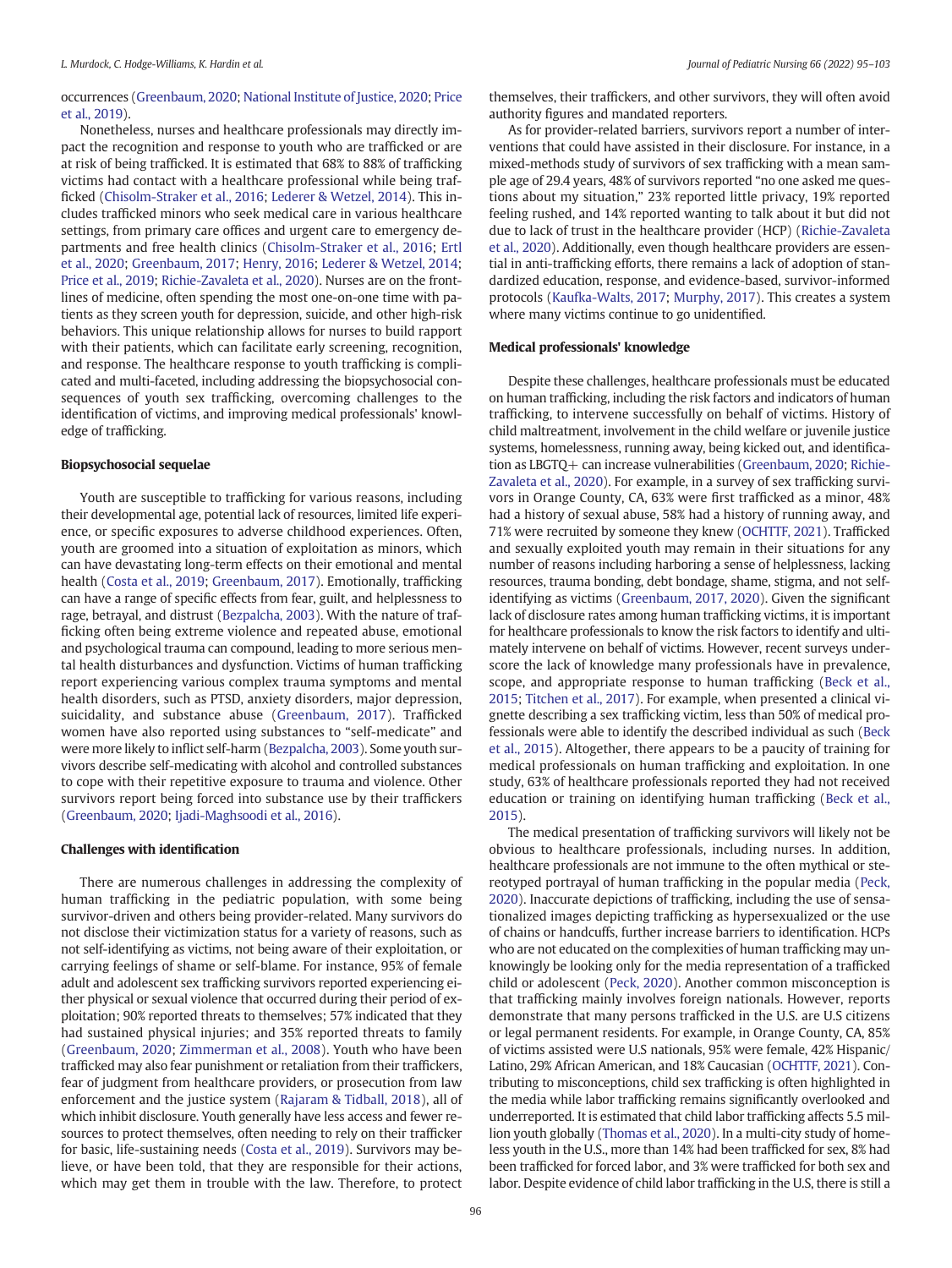lack of data-driven research surrounding the issue [\(Kaufka-Walts, 2017](#page-7-0); [Murphy, 2017](#page-7-0)).

# Study design

In order to comprehensively understand the lack of response by medical institutions, as well as barriers to recognition and subsequent response, this study was designed to assess perspectives on healthcare interactions from youth survivors of human trafficking. We conducted both one-to-one and focus groups, in which we interviewed eight survivors in the community who had exposure to the healthcare system while they were being trafficked. The research questions asked were: (1) What are the personal healthcare experiences of youth survivors of trafficking in Orange County, California? (2) How can this information be used to guide the survivor-driven component of a human trafficking protocol?

#### Method

#### Participants

This study incorporated a phenomenology approach where the focus of inquiry was what individuals experienced in relation to a particular phenomenon [\(Groenewald, 2004](#page-7-0)). Participants were recruited from two outpatient service agencies that provide services for survivors of human trafficking using purposive and snowball sampling. Prior to the study, participants were screened for eligibility using the Youth Thrive Survey. This survey is a validated, self-reported tool to measure protective and promotive factors such as resilience, social connection, and emotional well-being [\(Center for the Study of Social Policy, n.d.\)](#page-7-0). Eligibility for inclusion in the study required age 18–26 years with personal history of surviving human trafficking and receipt of healthcare services while being trafficked. Eight participants engaged in either one-on-one or focus group interviews conducted over a four-month period from April 2021 to July 2021.

Demographically, participants were 20–26 years of age with racial and ethnic makeup of four African Americans, one Hispanic, one Pacific Islander, one Caucasian, and one mixed ancestry. The preliminary analysis described participants' access to healthcare during their period of exploitation. Participants were first sex trafficked between 4 and 18 years of age, with a duration of being trafficked ranging from 1 to 16 years. Seven out of eight participants reported a history of being in a foster care or group home. All participants expressed wanting to see a medical professional while being trafficked, and all but one was able to do so.

#### Procedures

This study was approved by the Children's Hospital of Orange County Institutional Review Board. After eligibility screening was completed, a study team member contacted the youth to describe the study (including purpose, voluntariness, risks, and benefits), assessed interest in participating, and scheduled the interview. Participants were compensated for their time with a gift card.

After written, informed consent was obtained, each participant completed a brief demographics questionnaire. A standard procedure was followed to identify participant distress during the interview, including watching for stress indicators, asking questions regarding the level of distress experienced, providing options such as skipping the question or stopping the interview, and ensuring the participant had follow-up services in place. The interviewers were licensed healthcare professionals trained in trauma-informed care and the recognition of distress and retraumatization. A semi-structured interview framework was used to elicit information about participants' experiences with healthcare while being trafficked. Previously validated and established interviewing techniques were utilized, and questions were created to

elicit complete and accurate responses (e.g., open-ended questions: "tell me more about that", probing based on phrases used by the interviewee).

Due to the COVID-19 pandemic, the investigators primarily used a teleconferencing software program that allows individuals to meet in a virtual setting. Interviews were conducted individually or in focus groups based on the participant's comfort level. Participants were given the option to turn their cameras off to protect their identity. One interview was conducted in person, while the remainder were performed using video conferencing. All interviews were audio recorded. Interview data was saved on a secure data drive within the CHOC Organization. The data were de-identified, password-protected, and did not contain information such as names, telephone numbers, or physical home addresses. Any identifying information was secured and stored in the primary investigator's hospital computer drive.

# Qualitative data analysis

Content and thematic analyses were used to categorize, tag, and derive themes from participant responses ([Kleinheksel et al., 2020;](#page-7-0) [Nowell](#page-7-0) [et al., 2017](#page-7-0)). This was done to gain a deeper insight into the survivors' experiences, help understand their experiences, and create relevant recommendations for the healthcare field. Narrative analysis was also used to gather more context on their experiences [\(Nasheeda et al., 2019](#page-7-0)). The use of an inductive approach was utilized, where codes are created based on the qualitative data itself ([Xu & Zammit, 2020\)](#page-8-0). There was not a priori codebook, meaning that all codes in this analysis have been empirically based on the participant's responses. More specifically, the investigators generated codes based on the common statements and themes that were mentioned during their interviews.

#### Results

Multiple challenges for seeking medical attention were revealed, including lack of transportation, lack of knowledge surrounding insurance coverage and usage (the barrier that prevented one participant from seeking medical care), inability to seek care without permission from the trafficker, and only seeking care when in critical condition.

Five themes were identified from the semi-structured interviews with survivors regarding their experiences with healthcare while being trafficked. These themes were: (1) Unequal Treatment, (2) Barriers, (3) Risk Identifiers, (4) Support, and (5) Survivor Recommendations.

#### Unequal treatment

Survivors of human trafficking are impacted by their experiences with HCPs. A common theme found throughout survivors' interviews was that of unequal treatment during their healthcare visits. One way this was experienced was through the propagation of common myths and the demonstration of overt biases on the part of HCPs. Previous research showing that clinicians have significant deficits pertaining to their knowledge, attitudes, and beliefs about human trafficking ([Ram](#page-8-0) [& Goldin, 2022](#page-8-0)) was confirmed by the responses of study participants. Survivor 5 stated:

It's sometimes people are like 'REALLY, that's what trafficking is?' And other times it's like, 'Ohh,..ohhh … sweet like you know … Taken (movie)' that's the first thing people think when they think (being) trafficked. It's like, 'Ohhh … you're kidnapped' and it's not always like that.

The biases held by HCPs can be implicit or explicit.

#### Implicit bias

Survivor 2 described implicit bias in the way HCPs view persons who have been trafficked as liars: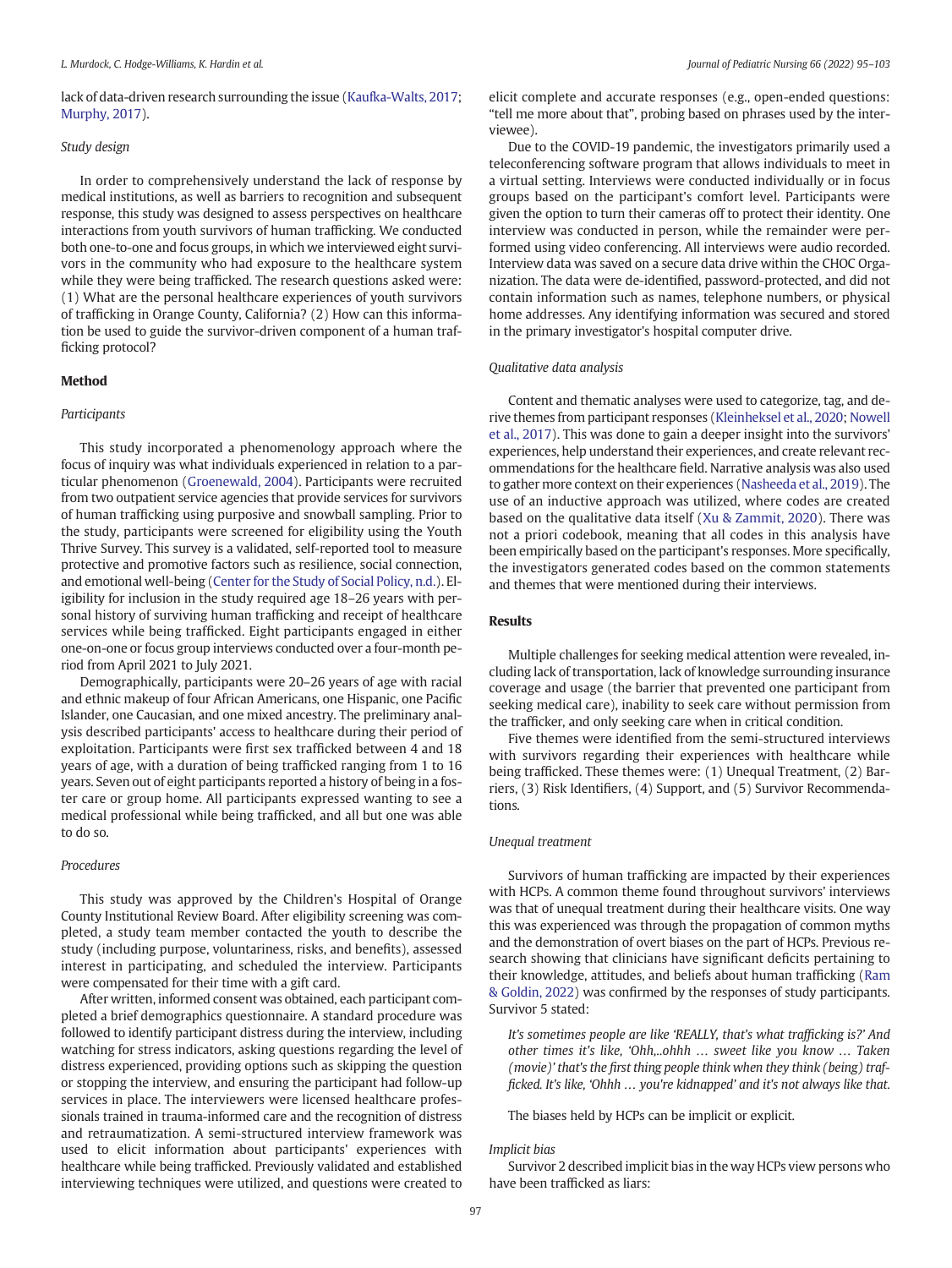But like, literally, they don't listen to you. They immediately see you as a liar. They do not see you as a victim…They definitely see you as a perpetrator, not a victim. But even then, just cause you see someone come in with track marks on their arm doesn't mean that you have to treat them like a junkie. Or, ignore all of their history…or saying that they are selling themselves for drugs…you know. That was another thing that I got was, 'Ohhh she must be doing it to herself for the drugs.' Uggghhh no my pimp got me hooked on the drugs so I could keep selling myself and stay there! So that was like a manipulation tactic on his part. I didn't even want to take it.

A factor that may have contributed to these implicit experiences was healthcare professionals' body language, as multiple survivors commented on this. Survivor 5 described their close attention to body language, which will either encourage them to come forward and trust people, or to remain detached and avoidant.

But, body language and like how you speak is something that we are very attuned with people who act like with lots of trauma cause it's how we survive. Like we have to read the atmosphere…body language…like constantly, and so it's ingrained for us. And so, if we feel that the healthcare provider or somebody is judgmental, or disgusted. And it might not be to that degree, but it's like very small…minimal like hints we read it, and we know it and understand without it…being like blatantly said.

# Explicit bias

Multiple survivors also detailed explicit instances of unequal treatment. For example, Survivor 8 recalled a time when she was shot, and the series of questions that followed:

I was shot in my leg and…the…the…they were like, "Ohh…where are you from?" Like, "What gang are you from?" "What you claim?" It was like, "Huuuhhhh?? I don't claim nothing." Like, I'm not….I'm not involved in anything…like….why would you even think that I'm involved in something because I have an injury?

#### Racial bias

Four of the 8 survivors reported experiencing some form of racial bias or discrimination. Racial bias within the healthcare system impacts the care a patient receives, potentially leading to poorer patient outcomes and influencing the way individuals perceive and engage with healthcare in the future. Survivor 1 shared her postpartum experience:

Ohhh the healthcare providers mentioned some things to me, and it was just… she was not equipped. And if I would have known that you know, it got to a serious point where she even called the place where I was at because she wanted to take my baby. Like thinking that my daughter wasn't in a safe environment because… definitely one racially profiled my child's father being African American, being dark-skinned…you know. Knowing of my history of trafficking.

Many survivors of human trafficking considered the care they received to have been affected by biased perceptions on the part of HCPs.

#### Barriers

In addition to experiences of unequal treatment, survivors identified barriers to receiving adequate care, likely due to bias on the part of HCPs. The first barrier identified was survivors' honesty with medical professionals.

#### Honesty

Survivor 1 discussed a specific experience of how she was taught to lie about who she was, in order to receive treatment.

We were always taught to tell that you were older, in order to go to the hospital, because if they were to find out about our age. And we would always get through because they asked for a social security number, or they don't really ask for form of ID…so my trafficker would take me to a hospital that would be an emergency room…give them you know my sister's birthday, or give them one of the girl's birthdates, and give a social… a fake social security number, and I think that was one thing that really held it up." "…I was never being able to be identified. As well as pulling up to the hospital with my trafficker and he dropped me off with one of the girls who were also in the life. And you know…not verifying who that person was with me.

# Fear

Survivors may react to situations out of fear. Survivor 6 stated:

…Are you…are you in danger…you know? Are you selling yourself for money, drugs?" You know…and I would check "no" because I was afraid." "…It's illegal girls don't have a choice or the pimp will go kill their family.

Survivor 2 stated:

We are terrified. Every person that walks through that door, we do think it is either a client…or a pimp…or a friend of a pimp. We do not know and then it gets to the point that we are sitting there for so long we get up and we leave. Sometimes we don't even make it past the front desk, because it's terrifying. Like you don't want to sit there. You don't wanna be seen…you don't wanna be exposed. It's one of the scariest…

Fear of legal action arose as well. In many cases, those who are trafficked are told that if they come forward to the police, they will be arrested. Five of the eight participants discussed this fear of HCPs calling law enforcement and/or possible arrest. Survivor 6 further explained:

Yeah…because that's…trafficking is illegal. Like…it's…it's a crime and you can get arrested. Like….it sucks that the girls who are involved in trafficking end up getting arrested, because sometimes…sometimes there are girls who don't have a choice. And they have to do that…

#### Survivor 1 stated:

That's the number one thing we think about is the cops gonna roll up on me…you knowand take me to jail…take me in custody…or make this a whole thing."

# Risk identifiers

Risk identifiers (also referred to as "red flags") were another theme identified by the survivors. Risk identifiers included hypervigilance, anxiety, substance abuse, physical injuries, suicide attempt(s), and sexually transmitted infections.

# Hypervigilance and anxiety

Survivor 8 stated, "I would say the red flag would be a person coming in and brushing it off and just like ready to get up out of there."

Other instances of anxious reactions were reported by Survivor 6:

Constantly looking around the room. Or like…constant looking behind your back …like as if someone's following you…like paranoia…as if someone's following you. Shaking of the leg…bouncing of the leg… short answers…short…short, but sweet answers you know that like…they'll be answers like of the question answered. But, they'll be very short.

Survivor 4 further discussed how these body cues can be an indicator for noticing risk identifiers among persons who are being trafficked:

Ohh yeah, so like… most people… kind of like give you that "look"…you know like, "ahhhh I need help." Or, kind of like playing with their…like playing with their leg or something…like if they're scared or like…if they're like have anxiety. Or, they will be like…they'll ask you like…"No, this is private. Can I go the room and talk to you?"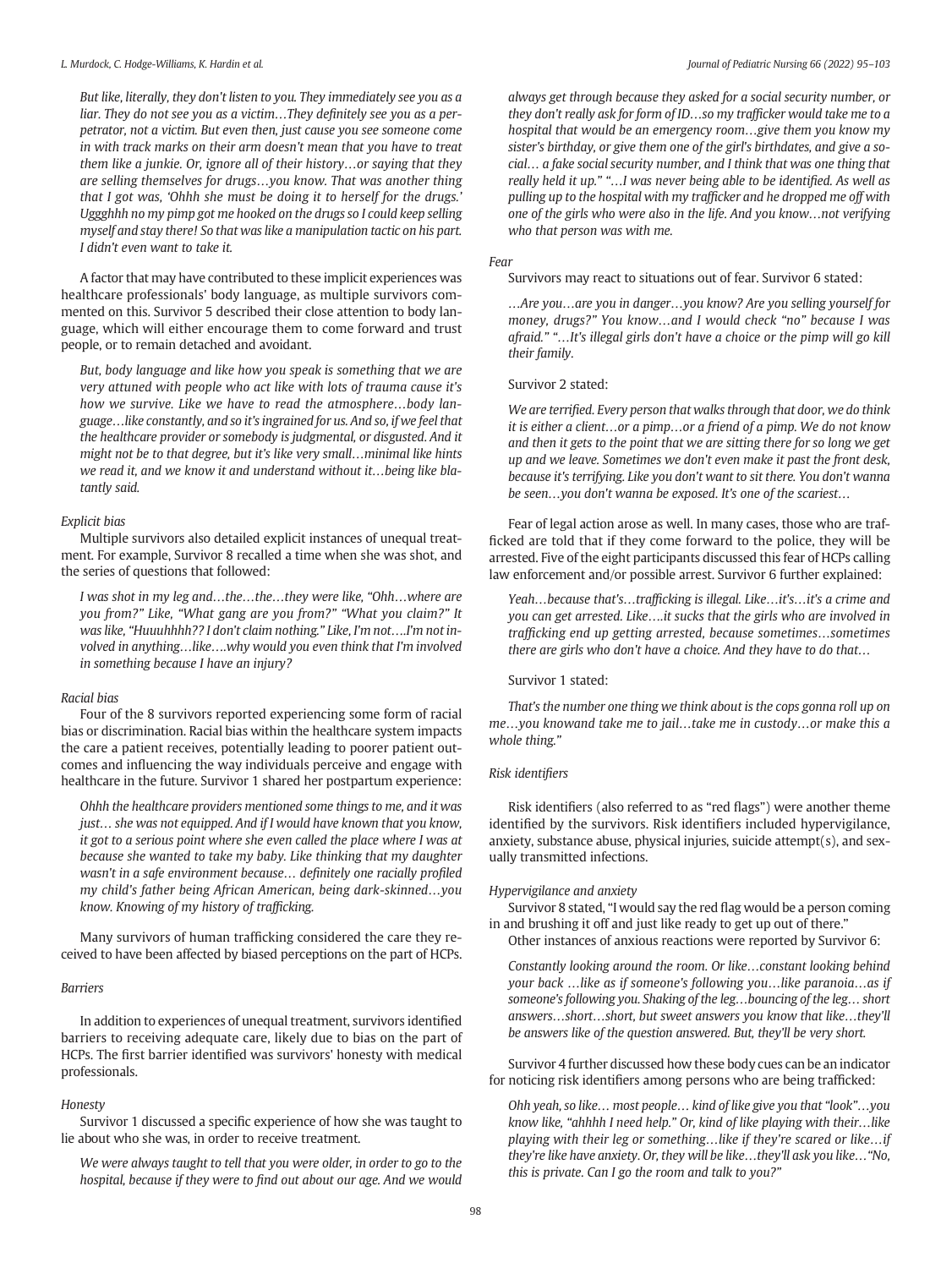[Or…just like kind of seem like their voice is cracky…most of the time, it's a look that they will just give you…]

# Substance abuse

The use of controlled substances at a young age can be an indicator of child maltreatment including sexual abuse, physical abuse, and human trafficking [\(Ertl et al., 2020;](#page-7-0) [Greenbaum, 2020;](#page-7-0) [Richie-Zavaleta et al.,](#page-8-0) [2020\)](#page-8-0). Unfortunately, many survivors are introduced to drugs while they are being trafficked [\(Greenbaum, 2020](#page-7-0); [Ijadi-Maghsoodi et al.,](#page-7-0) [2016](#page-7-0)). For example, Survivor 2 recollects how she was introduced to controlled substances:

Plus, you're drugged out like I did heroin and meth from the ages of 9 to 16. With that being said, because I was an addict, I was not looked at seriously and I was very high half the time. I smoked heroin, which I am very to this day grateful for. Which I know that sounds weird to be grateful for smoking heroin. But, trust me…shooting it, I wouldn't have quit.

# Injuries

Survivors reported that injuries were a common indicator of a person being potentially trafficked. All of the survivors within this study were injured while being trafficked.

Examples of injuries disclosed in the study ranged from bruises, lip lacerations, sprained ankles to more serious injuries such as physical assaults and shootings. Survivor 1 stated:

I remember, one time I was beaten up and I went to the hospital and I remember like I had this black eye, like…nose was leaking, busted lip, and this lady just like kept reiterating like…like…if it…it just made just feel really uncomfortable, like the way they squeezed my arm to get the blood… Like just…or just… having me sitting in the waiting room.

Survivor 4 recalled having injuries that required urgent care and ER visits such as:

A lot of them is cause I'm clumsy and like I would hurt my ankle. I have really bad ankles. And like, I would like…I would be going up and down stairs a lot for clientele and like I would fall.

#### Survivor 3 stated:

Sooo…gosh… Ok, there was an incident. I ended up actually getting… getting shot… so me being in the hospital I needed…they…I needed a nurse to come fill my wound.

Many of the survivors were forced to endanger their lives to fulfill the demands of their traffickers.

#### Reproductive health and systemic infections

Sexually transmitted infections were reported by 4 of the 8 survivors. Survivor 6 explained:

I caught multiple STDs, like multiple it was really bad.

Survivor 2 stated:

So…I actually do have one thing that I wanted to talk about. When I was around…let's say between the ages of 11 and 13 one of my systems for every period was to tie up two tampons and shove them in as deep as I could…and as far as I could… so the bleeding would not come out. That was my way of stopping the bleeding. That was my way of continuing to work, ya know…without getting in trouble. That was my way of getting things done. With that being said, I do not think that is healthy (laughter). And I'm pretty sure that I am not the only little girl who has thought of that. Ya know…like…we have to do what we have to do. Men do not like blood. We have to get rid of it somehow. And there was times where I shoved sponges up me…and things like that…which I honestly to this day don't think was healthy. I lost a lot of weight, I got really pale. I almost went into shock one time, because it was in there for too long. And I could barely move.

#### Suicide

Due to the consequences of victimization and extreme violence, there are increased rates of depression, PTSD, anxiety, and suicide among trafficking survivors. Survivor 2 explained her history of selfharm:

There is one time that I remember that was really…really…really bad and I will probably never forget it because I did try to kill myself that time. I tried to overdose on, Ok…I did not know that you could overdose on IBUProfen…I didn't know that. But, I did…I tried. I took like a whole bunch of them and it just made me really…really sick. I had to go to the hospital.

Survivor 4 explained:

A lot of girls suffer from PTSD…like a lot of trauma, because it's a trauma experience being in the life. (pause) Like…you'll have clients that will not respect your boundaries. Will not respect your pimp's boundaries and do whatever the  $f^{***}$  they want because they're paying for it... you know? And, that's the sad reality and a lot of people don't understand that.

# Support

Throughout the interviews, personal support was frequently discussed. Survivors reported lack of support from family, friends, and medical professionals. With regard to family, some families were responsible for introducing girls to the life of exploitation, or they ignored the warning signs of the child being trafficked. When asked to describe the relationship with their parents, Survivor 2 stated:

My dad was horrible, but my mom… she was just blind I guess is a good word to put for her. She was…she was blind…she's a blind woman. So, she just did not see a lot of things that were happening.

Survivor 3 reported being trafficked by a family member and stated:

I definitely think uhhhh…Just to see where I was, and like the demographic I was in. I think I was just really scared. of like my family.… (pause)….I think my family knew a lot…a lot of people knew about my family.

Notably, many survivors mentioned having received positive support from an advocate, mentor, or HCP, and how that support impacted their healthcare experience. For example, Survivor 2 stated:

So…as I got older, I did end up having my advocate go with me, which was AMAZING cause she made things twenty-times better.

Survivor 1 described, "Another time, my mentor sat with me in the hospital too as well." Survivor 3 related that her nurse was critical in identifying she had been homeless and linked her to needed services.

I left the…the hospital, but at the time I was homeless. So, I was hopping from like…my aunt…my aunt would let me shower at her house sometimes and then usually I was like at a park. Sooo…my nurse that I got assigned out to me, you know she would call me and be like, "Hey…I need the address to where were going." I would just make excuses like…."Ohhhh, I'm not home, could you meet me at this park?" "I'm not home. Could you meet me at McDonalds or Jack in the Box?" So maybe like…The second time… ummmm…so I had two or three times…but she comes every week, like twice a week because she had to fill my wound. So like the third time she came she was like, "You can't be doing this in the bathroom." You know, and I'm like, "I'm sorry. I just…I couldn't make my way home." Like…trying to give her every excuse in the book. And she's like something is going on.You know, I know you're homeless, but don't you, you don't have to lie to me. Ummm… where's your stuff, we're gonna get your stuff like that. Same day…she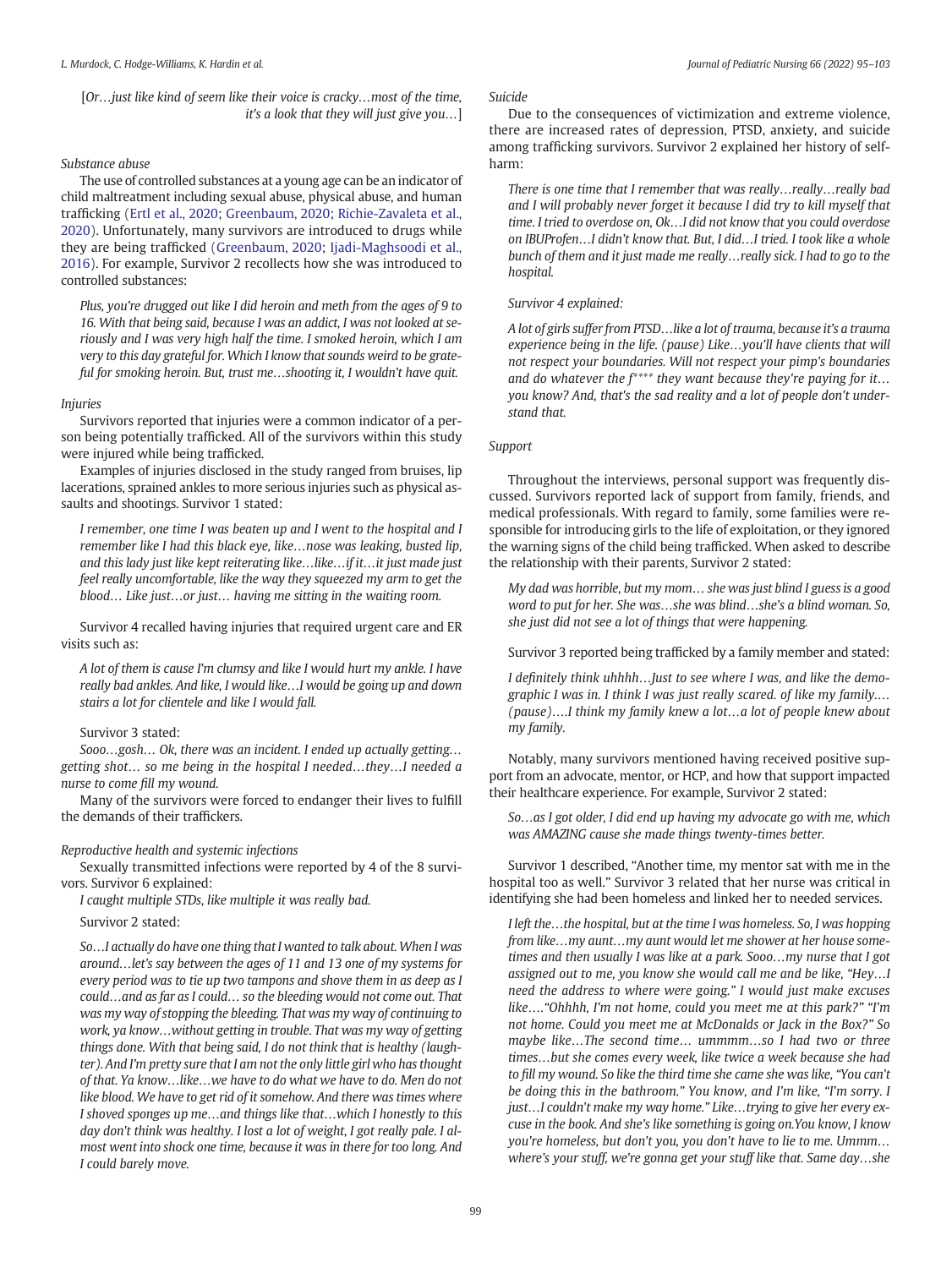packed all my stuff in her car and she drove me to a 24 h emergency shelter. And she said, "We're…gonna get the help that you…(laughs) she was like AWESOME! Just…I love her. She was my angel in disguise at that time. And she recognized,..she when went on her own time… umm. And even like after I was ok, I was you know, set, she still checked in on me. [We] would email each other back and forth. She was really there.

Lastly, Survivor 5 shared this about a case manager.

Yeah, my case manager at the emergency shelter took me and she helped me. She sat with me when I like, I was filling out the paperwork and I had questions, she helped me with them. Umm…She offered…she wanted to go in with me when they checked me and did everything and I kind of was like, "No you can stay out here." but she was pretty much with me throughout the process.

# Survivor recommendations

Finally, a major aim of the focus groups with these trafficking survivors was to gain their insight and recommendations to improve the quality, safety, and effectiveness of healthcare. Recommendations and intervention techniques were discussed during the interviews. The ensuing discussions touched on the importance of increased awareness and training on the topic, how medical professionals can recognize the signs of human trafficking, how to respond during patient care, and what resources would be helpful during the medical encounter.

# Awareness and training

A recurring recommendation was increasing awareness and indepth training for healthcare professionals on human trafficking and its consequential impact. Survivor 6 stated:

If possible, like more training on like the life and like… (takes a deep breath) How can I say this? Like more training on the life but like… but get more in detail of the mental health portion of the girls in the life. Because there's some…a lot of girls suffer from PTSD…like a lot of trauma, because it's a trauma experience being in the life.

# Safe spaces

The impact of creating a safe space and providing privacy was mentioned throughout the focus groups. Survivor 3 stated:

So, like having a lot of people in the room was like so overwhelming for me. And Icouldn't handle it.

# Survivor 4 explained:

Yeah, just making them feel like safe and comfortable. Talking to them… making sure they're in a safe space… Just like try to pay attention to the way they talk, or if they try to switch around their story…or something like that. Yeah…something like that.

# Assessments

In regard to explaining procedures, educating medical professionals on the importance of their touch and the actions they are taking during an examination is important. Survivor 1 stated:

So, I remember when I was 12 years old, and I first walked into the hospital with a huge tattoo on my neck. Like, legally, you are not supposed to get a tattoo until you are 18 years old. Not one person ever asked me was I ok? Not one person ever asked who that was? Or tattoo? That was brandings on my body.

Survivor 5 explained:

But, I think essentially the set…a thing like now, where you talk with people who have dealt with trauma and you get like a further understanding of like the process that they think…or level of like triggers, and so you…you know things like that would be essentially very helpful because not a lot of the time you think about it. Like a simple touch to the shoulder to is like… could be very offsetting thing.

# Observations and screening

Survivor 1 expressed a desire for medical professionals to ask more questions about her well-being. For example:

"Are you sure you're ok?" They don't even say that…it's just like a checklist…like goingthrough the checklist. So, if I say "No" then it's all good to go."

This sentiment was echoed by Survivor 6:

They were like…they always ask, "Ohhh, how many partners have you had in like the last six months?" Obviously, I would have a huge number, due to the fact of being in the life. And…they did seem a little concerned about that. But, they never asked more detail. They never asked, "Ohh why is the number so high? Are you involved in any like...anything?"

# Survivor 8 explained:

A lot of minors probably are being unaccompanied to these places, if they are gonna get treated. And…they…they can lie…it's easy to lie about their age or whatever…being a John Doe in the hospital. But, just like…seeing like how someone is acting, their body language. The way they're fidgeting…the way they're talking. If they're scared… if they're completely denying the fact of where these bruises or marks or something is coming from and just totally brushing it off. Like, dig deeper…you know, because it's possibly more to a story.

# Compassion and empathy

Many of the survivors stated that showing empathy would be very impactful for improving patient care. Survivor 7 stated:

I would tell them to…treat them like their children. Cause that's in the name…We were children! It shouldn't be no reason why it's acceptable for a child to come in battered or sexually abused…or have contracted things….ughhhhh due to sexual abuse."

Humanizing the survivor is an important concept as well. Survivor 2 stated:

Be strategic… but strategic…like make sure that person still feels human and that they feel humanized for a moment. Cause even just a little second of humanization can make such a big difference. And the entire person's view in the world…like, "Ohh my God, you see me. No one sees me. I walk down the street half naked at f\*\*\*\*\*\* 12, and, no one sees me…but you see me…THANK YOU! Like, it's so important.

Survivor 7 expressed a similar view of how expressing compassion towards the youth and using similar language can assist with disclosure:

I feel like if they would have just had the compassion to be like, "Hey, like what's up…" Like…it would have went longer and I feel like more of us would have been comfortable like, "Hey, this is what's going on."

# Survivor 1 stated:

It's not just being about educating, but it's about remembering why you're here and why you're in this service field to help other people.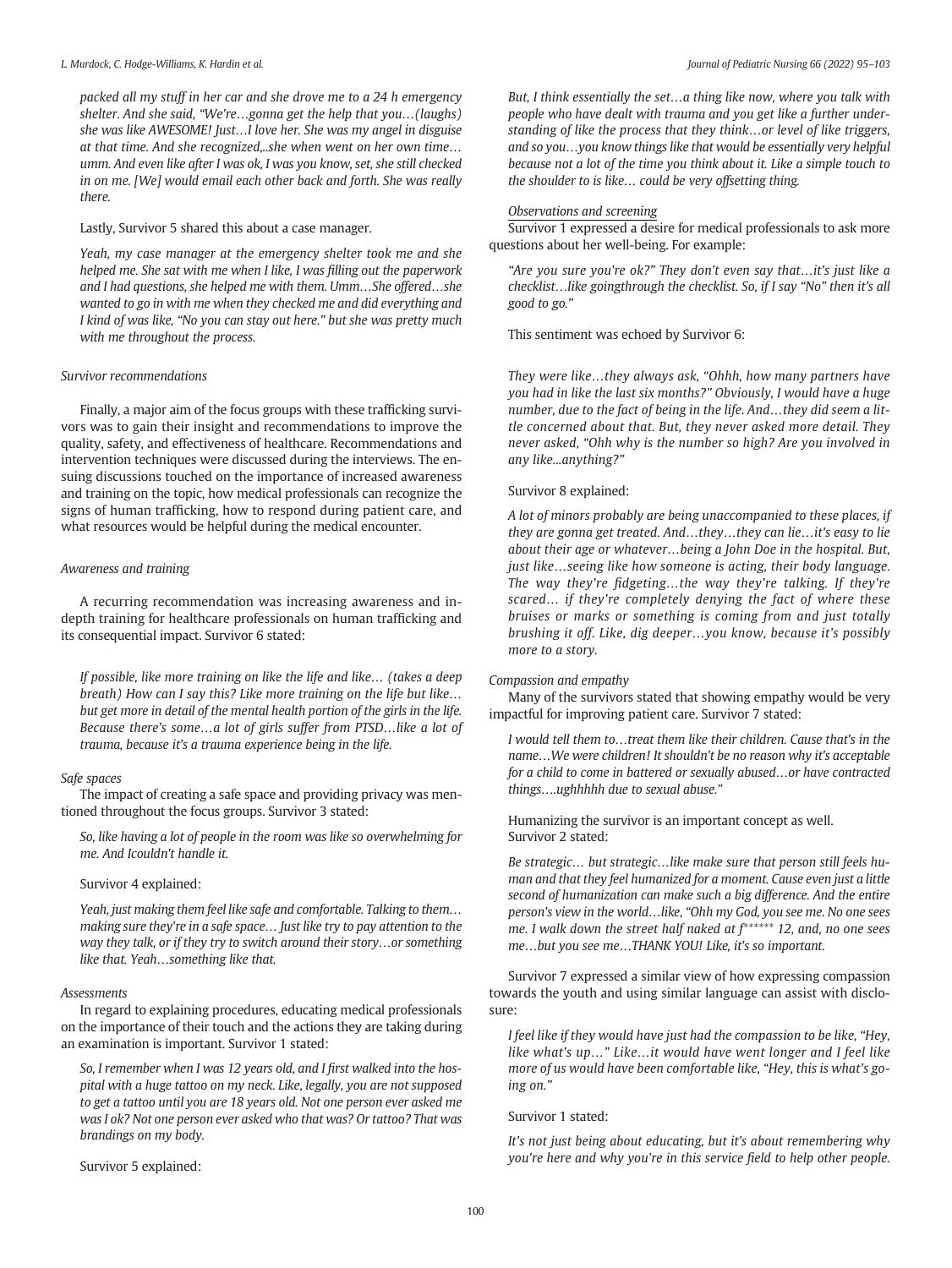And, you can be educated all you want about human trafficking, but if someone doesn't have the empathy for it, or people don't understand, they're not willing to understand they're still gonna do a horrible job.

Even small gestures, such as asking whether or not the patient wants something to eat or drink or explaining procedures before performing them, could help gain patients' trust. For example, Survivor 2 stated:

Check on 'em…make sure they ate…you know…make sure they drink something. Nine times out of 10 the person hasn't had a meal in soooo long. And, if they can't eat, that's literally not on purpose. There was one time where I thought a nurse was going to look at me. And she was put to the patient next to me. And I saw her give all the love and care in the world. She came back later and gave me some something to eat… for no reason. And she went home. That was amazing! She wasn't my nurse.

#### Resource provision and addressing barriers

Survivor 5 begins this conversation by highlighting that a major barrier for survivors is transportation. She suggested creating a hotline number for survivors in need to call:

From what I know, especially in trafficking too… if there was like a shuttle or…something that they could call if they needed that level, because a bus…you…people know the times…they know when they are gonna be on there, so if it's…take a bus near a non-safe area, they're easily trackable especially if there's people that they know all around. But if there's a number that they can call for a shuttle. Or, see if they could take me to the hospital. Like a level before the police.

Some practical strategies medical organizations can improve on are their access to resources. Survivor 7 stated,

Just having like a list of people or organizations they can call and they can take with them. Ummm…even if it's like on a little keychain or something a little bit more discreet…you know…so if the abusers see it they won't be like, Ohhh, you tryna get away!

Additionally, Survivor 6 stated, "Maybe like give them like a card or something that has their number on it. Or, like the hospital number. Like something quietly so that the guy doesn't notice anything."

Survivor 8 echoed this line of thought:

I would say like even if it's like a little hand sanitizer like…with it wrapped over the label… get little hand sanitizers or lip glosses and then just like wrap it around like…

# Discussion

The complexity of exploitation, especially among youth, is evident. Overall, youth survivors reported multiple barriers based on their interactions with HCPs: lack of provider awareness, education, training, feelings of shame, judgment, racial biases, and lack of empathy. Survivors also demonstrated how these experiences shaped their engagement with the healthcare system. Similar to current research, the results reinforce the need for the adoption of widespread awareness and in-depth training of HCPs to increase the identification of and response ([Chisolm-Straker et al., 2020;](#page-7-0) [Ijadi-Maghsoodi et al., 2018;](#page-7-0) [Rajaram &](#page-8-0) [Tidball, 2018\)](#page-8-0). Survivors also provided positive healthcare experiences and strategies for building rapport, increasing identification, fostering patient disclosure on sensitive topics, and providing an appropriate medical response. Survivor voices are critical to providing an ethical, comprehensive, and trauma-informed approach in responding to patients with a history of exploitation. Survivors reported wanting to be asked more questions about their safety and the situations they were experiencing. The findings of this study highlight the need for a safe, non-judgmental approach to care and provide specific indications of what to look for and how to respond during healthcare delivery.

Throughout the one-to-one and focus groups, survivors suggested the importance of mental health both during and after exploitation. Healthcare must not only include physical health, but emotional and psychological health as well. Injuries and sexual violence are common during youth victimization, and this trauma relates to higher levels of posttraumatic stress disorder, anxiety, and depression (e.g., [Hossain](#page-7-0) [et al., 2010\)](#page-7-0), further highlighting a need for mental health interventions. This begins with a trauma-informed assessment that can be conducted by healthcare professionals. Acknowledging the impact of survivors' trauma while highlighting their strengths and resiliency can be a beneficial way to initiate recovery and healing process [\(Hopper, 2017](#page-7-0)). This healing may be further supported by access to different therapy modalities (e.g., trauma-focused cognitive behavioral therapy, narrative therapy, and art therapy; [Coleman & Kometiani, 2019](#page-7-0); [Countryman-](#page-7-0)[Roswurm & DiLollo, 2017;](#page-7-0) [Wright et al., 2021](#page-8-0)). While intervention efficacy is still being established for best practices for sex trafficking survivors, health should be considered in a more holistic manner. This is particularly important as previous research has demonstrated the success of utilizing multidisciplinary teams (e.g., physicians, counselors, legal assistance, etc.) with the rehabilitation of youth trafficking victims ([Clawson & Dutch, 2008](#page-7-0); [Wright et al., 2021](#page-8-0)). The present study further demonstrates that a multidisciplinary approach is essential to meeting the needs of youth who have been exploited. Improving healthcare outcomes and fostering long-term recovery requires services that extend beyond urgent physical needs and must include ongoing support from a holistic perspective.

#### Practice implications

Based on survivor recommendations, essential aspects of implementing a comprehensive, survivor-driven approach include:

- Provide regular and up-to-date staff education and training
- Establish a response protocol that uses a non-judgmental, traumainformed approach
- Provide privacy which includes, providing a private room, when possible, limiting the number of providers walking in and out of the room to only essential staff, communicate with the patient before asking them to disrobe, give control and provide options throughout the process.
- Complete assessment and ask questions in a "gentle way", include follow up questions regarding assessment findings such as bruises, tattoos, and verifying who their accompanied person is, use a professional interpreter when indicated
- Reflect the principles of transparency and safety assurance
- Long-term multidisciplinary resource provision

Increased disengagement rates within the healthcare system create barriers to achieving better health outcomes ([Judge et al., 2018\)](#page-7-0). This can affect both the survivor as well as their families. Survivor 7 explained by saying,

…as for me, I'm really like…I guess traumatized in a sense…sooooo… ughhh I deliver in 5 days…sooo…I don't go to the doctor when I'm supposed to…like… I think I went first and third trimester, but I skipped second. Even for my daughter if she don't feel good then we will figure it out at home because I don't want them…I don't know…I don't feel comfortable with doctors and nurses. I don't feel like it's a safe place. It would have to have to be something that's like dire need that I know that I cannot Wikipedia and try figure out for me to be like, "Ohhh, ok I'm gonna take her to the doctor.

Creating a safe space, building trust, and providing comprehensive care are all within the nursing scope of practice and will assist in providing optimal care to survivors and increase future engagement with healthcare.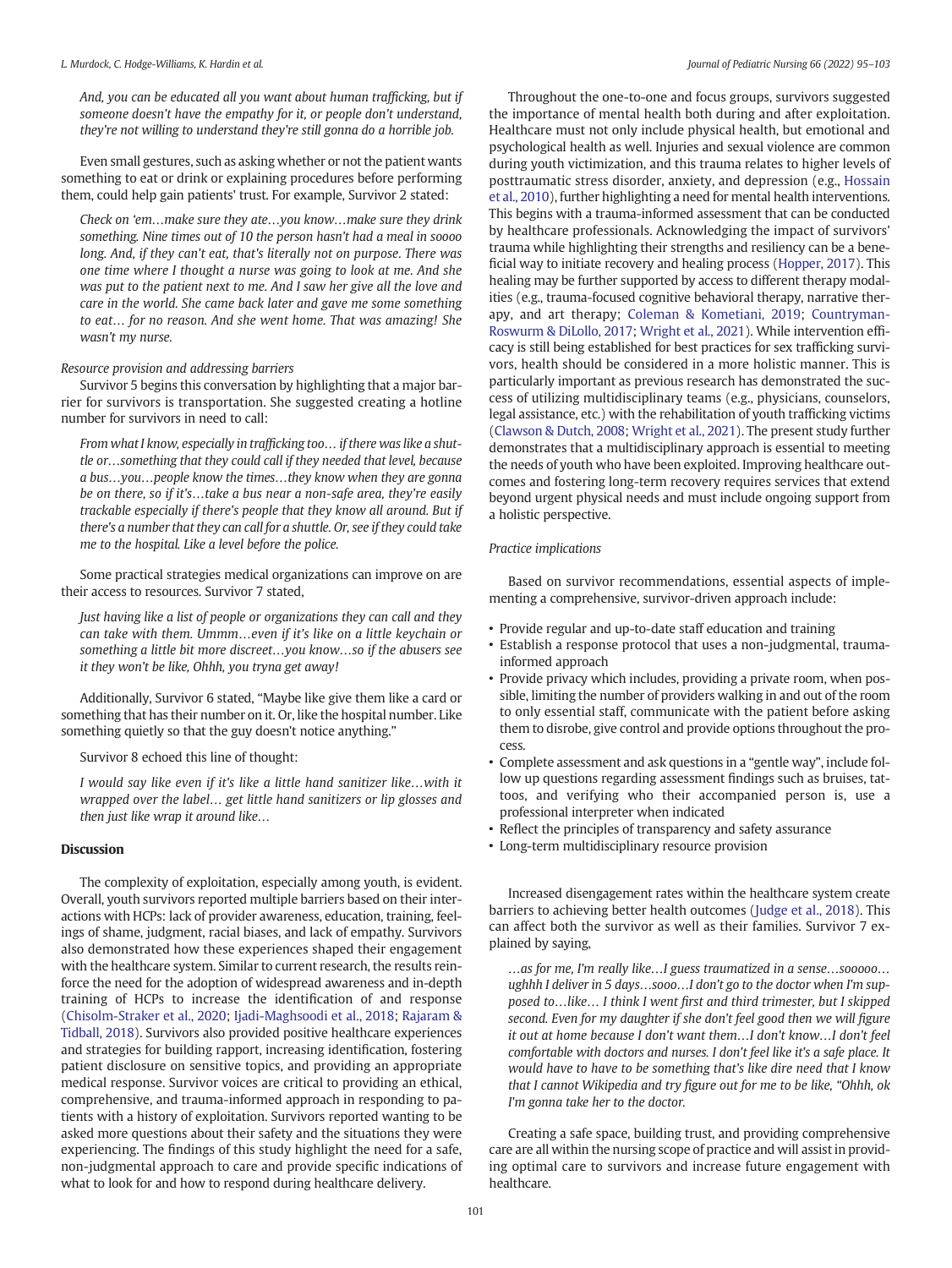#### <span id="page-7-0"></span>**Limitations**

Although the present study is based on a small sample of participants who experienced sex trafficking in one geographical location, it contributes to the current literature on youth sex trafficking survivors' perspectives of, and experiences within, the healthcare system. Like all retrospective studies, recall bias may be a limiting factor, as the accuracy of the data reported depends on survivors' memories. However, the saliency of such memories also emphasizes which aspects of their experiences are most important to them and, thus, most important to future intervention. Further research should also include survivors from other areas in the U.S., labor trafficking survivors, male survivors, and those who identify as LGBTQIA  $+$  to determine whether the themes extracted from the present study generalize to other populations.

#### Conclusion

Lack of awareness and inadequate treatment have severe consequences for how survivors perceive and engage with healthcare. Youth survivors seeking healthcare reported multiple barriers: lack of provider awareness, education, training, and feelings of shame, judgment, racial biases, lack of empathy, and lack of identification and response. Positive responses from healthcare providers were also identified including meeting their immediate needs such as providing food in the emergency room, organizing shelter and long-term resources. Improving patient outcomes relies on understanding the complexities of human trafficking and implementing an approach to decrease barriers to care. This study provided invaluable survivor insights and practical solutions that can be applied to healthcare delivery to impact the identification and response to youth who are being sex trafficked.

#### Credit authorship contribution statement

Lisa Murdock: conceptualization, data collection, writing the manuscript.

Candice Hodge-Williams: methodology, data analysis, writing, reviewing.

Kaitlin Hardin: focus group consultation and support, writing, reviewing.

Corey Rood: writing, reviewing, editing.

#### Funding

Funding in part provided by The DAISY Foundation''s J. Patrick Barnes Grant for Nursing Research and Evidence-Based Practice Projects.

#### Declaration of Competing Interest

The authors have no conflict of interest to declare.

#### Acknowledgments

The authors acknowledge the brave and resilient youth survivors who were open and candid about their experiences and provided invaluable insight on the healthcare provided to victims of exploitation.

#### References

- Beck, M. E., Lineer, M. M., Melzer-Lange, M., Simpson, P., Nugent, M., & Rabbitt, A. (2015). Medical providers' understanding of sex trafficking and their experience with at-risk patients. Pediatrics, 135(4), e895–e902. <https://doi.org/10.1542/peds.2014-2814>.
- Bezpalcha, R. (2003). Helping survivors of human traffi[cking, Ukraine: Winrock Interna](http://refhub.elsevier.com/S0882-5963(22)00133-6/rf0010)[tional.](http://refhub.elsevier.com/S0882-5963(22)00133-6/rf0010)
- Center for the Study of Social Policy. (n.d.). Youth Thrive survey. Retrieved from [https://](https://cssp.org/our-work/project/youth-thrive/#survey-instrument) [cssp.org/our-work/project/youth-thrive/#survey-instrument](https://cssp.org/our-work/project/youth-thrive/#survey-instrument)
- Chisolm-Straker, M., Baldwin, S., Gaïgbé-Togbé, B., Ndukwe, N., Johnson, P. N., & Richardson, L. D. (2016). Health care and human trafficking: We are seeing the unseen. Journal of Health Care for the Poor and Underserved, 27(3), 1220–1233. [https://](https://doi.org/10.1353/hpu.2016.0131) [doi.org/10.1353/hpu.2016.0131](https://doi.org/10.1353/hpu.2016.0131).
- Chisolm-Straker, M., Miller, C. L., Duke, G., & Stoklosa, H. (2020). A framework for the development of healthcare provider education programs on human trafficking part two: Survivors. Journal of Human Trafficking, 6(4), 410–424. [https://doi.org/10.1080/](https://doi.org/10.1080/23322705.2019.1635333) [23322705.2019.1635333](https://doi.org/10.1080/23322705.2019.1635333).
- Clawson, H. J., & Dutch, N. (2008). Addressing the needs of victims of human trafficking: Challenges, barriers, and promising practices. Retrieved fro[mhttp://aspe.hhs.gov/hsp/](http://aspe.hhs.gov/hsp/07/humantrafficking/Needs/ib.shtml) 07/humantraffi[cking/Needs/ib.shtml](http://aspe.hhs.gov/hsp/07/humantrafficking/Needs/ib.shtml).
- Coleman, S. R., & Kometiani, M. K. (2019). The exploration of vulnerabilities to sex trafficking and the role in art therapy treatment. Art therapy treatment with sex trafficking survivors:Facilitating empowerment, recovery, and Hope (pp. 33–53) (1st ed.). https:/ [doi.org/10.4324/9780429469671](https://doi.org/10.4324/9780429469671).
- Costa, C. B., McCoy, K. T., Early, G. J., & Deckers, C. M. (2019). Evidence-based care of the human trafficking patient. Nursing Clinics of North America, 54(4), 569–584. [https://](https://doi.org/10.1016/j.cnur.2019.08.007) [doi.org/10.1016/j.cnur.2019.08.007.](https://doi.org/10.1016/j.cnur.2019.08.007)
- Countryman-Roswurm, K., & DiLollo, A. (2017). Survivor: A narrative therapy approach for use with sex trafficked women and girls. Women & Therapy,  $40(1-2)$ , 55-72. <https://doi.org/10.1080/02703149.2016.1206782>.
- Ertl, S., Bokor, B., Tuchman, L., Miller, E., Kappel, R., & Deye, K. (2020). Healthcare needs and utilization patterns of sex-trafficked youth: Missed opportunities at a children's hospital. Child: Care, Health and Development, 46(4), 422–428. [https://doi.org/10.](https://doi.org/10.1111/cch.12759) [1111/cch.12759](https://doi.org/10.1111/cch.12759).
- Greenbaum, J. (2020). [A public health approach to global child sex traf](http://refhub.elsevier.com/S0882-5963(22)00133-6/rf0050)ficking. Annual Review of Public Health, 41, 481–[497 https://doi.org/org/10.1146/annurev](http://refhub.elsevier.com/S0882-5963(22)00133-6/rf0050)[publhealth-040119-094335.](http://refhub.elsevier.com/S0882-5963(22)00133-6/rf0050)
- Greenbaum, V. J. (2017). Child sex traffi[cking in the United States: Challenges for the](http://refhub.elsevier.com/S0882-5963(22)00133-6/rf0055) healthcare provider. PLoS Medicine, 14[\(11\) Article e1002439. https://doi.org/org/](http://refhub.elsevier.com/S0882-5963(22)00133-6/rf0055) [10.1371/journal.pmed.1002439.](http://refhub.elsevier.com/S0882-5963(22)00133-6/rf0055)
- Groenewald, T. (2004). A phenomenological research design illustrated. International Journal of Qualitative Methods, 3(1) Article 4. Retrieved January 10, 2022 from [http://www.ualberta.ca/~iiqm/backissues/3\\_1/pdf/groenewald.pdf](http://www.ualberta.ca/~iiqm/backissues/3_1/pdf/groenewald.pdf).
- Henry, T. A. (2016, March 16). How physicians can identify, assist human trafficking victims. American Medical Association Retrieved from [https://www.ama-assn.org/delivering](https://www.ama-assn.org/delivering-care/public-health/how-physicians-can-identify-assist-human-trafficking-victims)[care/public-health/how-physicians-can-identify-assist-human-traf](https://www.ama-assn.org/delivering-care/public-health/how-physicians-can-identify-assist-human-trafficking-victims)ficking-victims.
- Hopper, E. K. (2017). Trauma-informed psychological assessment of human trafficking survivors. Women & Therapy, 40(1-2), 12-30. [https://doi.org/10.1080/02703149.](https://doi.org/10.1080/02703149.2016.1205905) [2016.1205905.](https://doi.org/10.1080/02703149.2016.1205905)
- Hossain, M., Zimmerman, C., Abas, M., Light, M., & Watts, C. (2010). The relationship of trauma to mental disorders among trafficked and sexually exploited girls and women. American Journal of Public Health, 100(12), 2442–2449. [https://doi.org/10.](https://doi.org/10.2105/AJPH.2009.173229) [2105/AJPH.2009.173229.](https://doi.org/10.2105/AJPH.2009.173229)
- Ijadi-Maghsoodi, R., Bath, E., Cook, M., Textor, L., & Barnet, E. S. (2018). Commercially sexually exploited youths' health care experiences, barriers, and recommendations: A qualitative analysis. Child Abuse & Neglect, 76, 334-341. [https://doi.org/10.1016/j.](https://doi.org/10.1016/j.chiabu.2017.11.002) [chiabu.2017.11.002.](https://doi.org/10.1016/j.chiabu.2017.11.002)
- Ijadi-Maghsoodi, R., Cook, M., Barnert, E. S., Gaboian, S., & Bath, E. (2016). Understanding and responding to the needs of commercially sexually exploited youth: Recommendations for the mental health provider. Child and Adolescent Psychiatric Clinics of North America, 25(1), 107–122. [https://doi.org/10.1016/j.chc.2015.08.007.](https://doi.org/10.1016/j.chc.2015.08.007)
- Judge, A. M., Murphy, J. A., Hidalgo, J., & Macias-Konstantopoulos, W. (2018). Engaging survivors of human trafficking: Complex health care needs and scarce resources. Annals of Internal Medicine, 168(9), 658–663. [https://doi.org/10.7326/M17-2605.](https://doi.org/10.7326/M17-2605)
- Kaufka-Walts, K. (2017). Child labor trafficking in the United States: A hidden crime. Social Inclusion, 5(2), 59–68. [https://doi.org/10.17645/si.v5i2.914.](https://doi.org/10.17645/si.v5i2.914)
- Kleinheksel, A. J., Rockich-Winston, N., Tawfik, H., & Wyatt, T. R. (2020). Demystifying content analysis. American Journal of Pharmaceutical Education, 84(1), 7113. [https://](https://doi.org/10.5688/ajpe7113) [doi.org/10.5688/ajpe7113.](https://doi.org/10.5688/ajpe7113)
- Lederer, L., & Wetzel, C. A. (2014). The health consequences of sex trafficking and their implications for identifying victims in healthcare facilities. Annals of Health Law, 3 (1), 61–91 Retrieved from [https://lawecommons.luc.edu/annals/vol23/iss1/5.](https://lawecommons.luc.edu/annals/vol23/iss1/5)
- Moynihan, M., Mitchell, K., Pitcher, C., Havaei, F., Ferguson, M., & Saewyc, E. (2018). A systematic review of the state of the literature on sexually exploited boys internationally. Child Abuse & Neglect, 76, 440–451. [https://doi.org/10.1016/j.chiabu.2017.12.003.](https://doi.org/10.1016/j.chiabu.2017.12.003)
- Murphy, L. (2017). Labor and sex trafficking among homeless youth-A ten-city study: Full report. [PDF]. Retrieved from [https://oag.ca.gov/sites/all/](https://oag.ca.gov/sites/all/files/agweb/pdfs/ht/murphy-labor-sex-trafficking-homeless-youth.pdf)files/agweb/pdfs/ht/ murphy-labor-sex-traffi[cking-homeless-youth.pdf.](https://oag.ca.gov/sites/all/files/agweb/pdfs/ht/murphy-labor-sex-trafficking-homeless-youth.pdf)
- Nasheeda, A., Abdullah, H. B., Krauss, S. E., & Ahmed, N. B. (2019). Transforming transcripts into stories: A multimethod approach to narrative analysis. International Journal of Qualitative Methods, 18, 1–9. <https://doi.org/10.1177/1609406919856797>.
- National Institute of Justice (2020 August 4). Gaps in reporting human trafficking incidents result in significant undercounting. Retrieved fro[mhttps://nij.ojp.gov/](https://nij.ojp.gov/topics/articles/gaps-reporting-human-trafficking-incidents-result-significant-undercounting) [topics/articles/gaps-reporting-human-traf](https://nij.ojp.gov/topics/articles/gaps-reporting-human-trafficking-incidents-result-significant-undercounting)ficking-incidents-result-significant[undercounting](https://nij.ojp.gov/topics/articles/gaps-reporting-human-trafficking-incidents-result-significant-undercounting).
- Nowell, L. S., Norris, J. M., White, D. E., & Moules, N. J. (2017). Thematic analysis: Striving to meet the trustworthiness criteria. International Journal of Qualitative Methods, 16, 1–13. <https://doi.org/10.1177/1609406917733847>.
- OC Human Trafficking Task Force (2021). 2021 Human trafficking victim report [PDF]. Retrieved from [https://www.ochumantraf](https://www.ochumantrafficking.com/resources)ficking.com/resources.
- Peck, J. L. (2020). Child trafficking victims in pediatric surgical environments. Journal of Pediatric Surgical Nursing, 9(4), 116–124. [https://doi.org/10.1097/JPS.](https://doi.org/10.1097/JPS.0000000000000266) [0000000000000266.](https://doi.org/10.1097/JPS.0000000000000266)